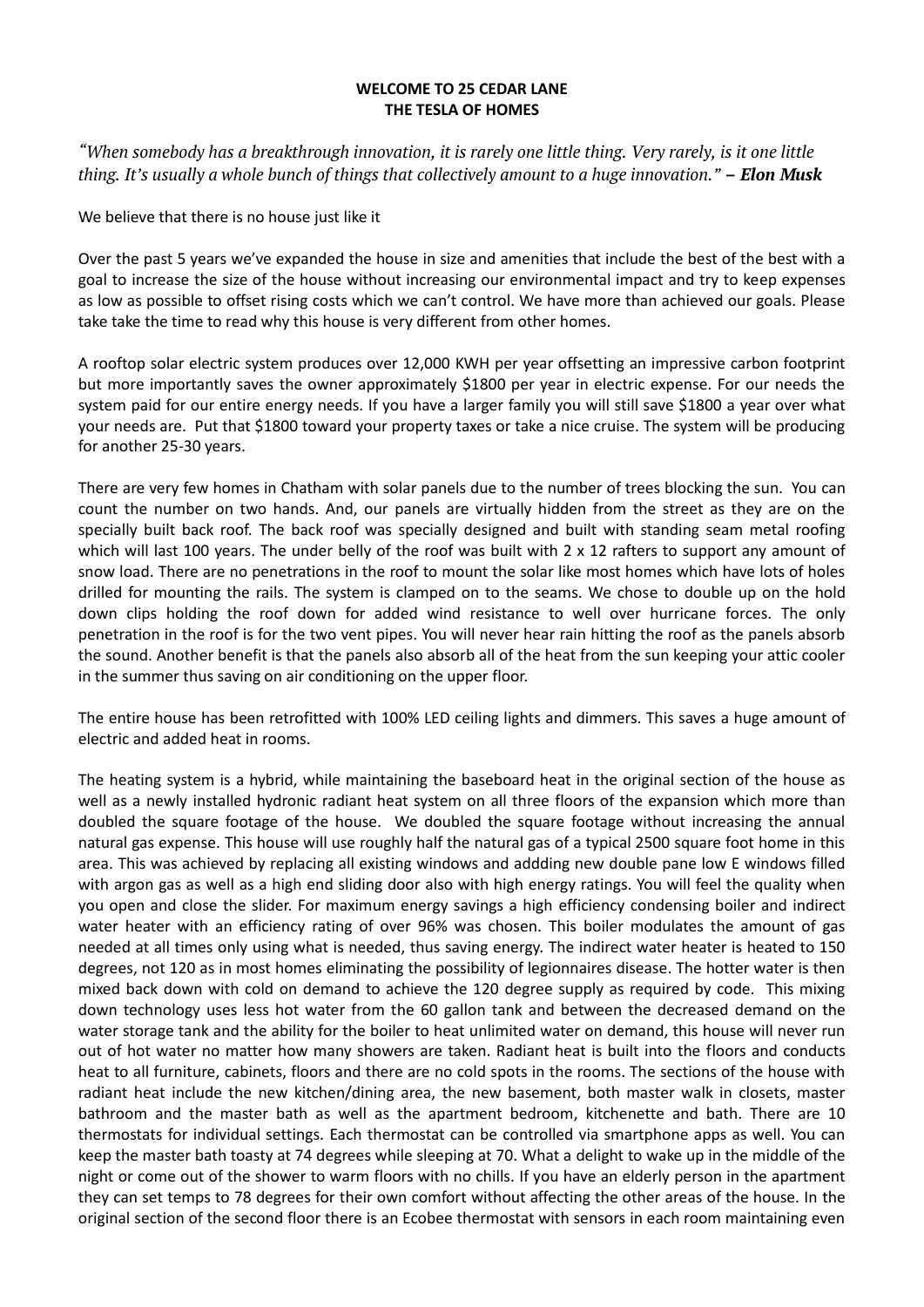heat when the rooms are occupied.

Because of the original design of the house, central forced air using ducts was not feasible or desired. Instead we chose to install a Mitsubishi split system with a total capacity of 48,000 BTUs or 4 tons. We upgraded the system to also include the heat pump feature to provide supplemental heat if needed or to heat the whole house just in case a component of the boiler system fails and can't be repaired for days or even a week or so waiting for a part. One of the best features of the split system is that you only use cooling or heating as needed. This saves a lot on electrical usage during the summer as you don't need to cool the entire house or an entire floor with a dual zone option like you'll find in most other homes in Chatham. This system has 8 separate zones. Another great feature is that everyone in the house sets their own temperatures eliminating fights over the thermostat. The compressor is inverter based so like the boiler, it modulates from a whisper to full power as needed thus achieving the highest energy savings. Plus, the outside condenser unit is specially outfitted with a premium heater option to allow it to make heat down to -17 F when most other units will only provide the heat function down to +20F.

You can save even more money in the pre and post summer months when the nighttime air is in the high sixties and instead of using the AC you can turn on the remote controlled 2 speed whole house fan and crack open a couple of windows for cross ventilation with a comforting cool breeze. You can even remove kitchen smoke from burnt popcorn or someone burning the dinner on the stove with the touch of a button and opening the kitchen window. The fan is located in the attic for whisper quiet operation and has a special DC motor for extremely low energy usage.

The master bath was designed with an oversized shower running 3/4" pex vs 1/2" as well as a high flow shower faucet for increased water volume if wanted. The overhead rain shower head as well as the handheld shower head are high pressure, high flow units for an invigorating shower. There is a bench made from quartz and the shower floor and bench are also kept warm from the radiant heat underneath. The vanities contain extra electrical outlets and two LED lit mirrors are on separate switches. Quartz countertops cover the cabinets with ample drawers and even the sink fronts tilt out on soft close hinges for extra storage of small items. There is an outlet by the toilet for a plug in bidet seat, an outlet with built in USB charger beside the toilet for smartphones and tablets. switches for the overhead toilet light, fan and main lights right at the toilet in addition to the other locations. There is a two person, heart shaped whirlpool bath with high flow Roman faucets for faster filling of the tub. There are multiple ways to relax. You can choose from multiple levels of air bubbles, plus numerous whirlpool jets and a built in heater keeps the water temperature from cooling down during a 30 minute massage bath. Most whirlpool tubs don't have air bubbles and many don't have a built in heater.

Master bedroom has more than ample room for any combination of furniture. A ceiling fan sits atop the bed area. Two large walk-in closets have radiant in floor heat so you stay nice and toasty while getting dressed in the morning.

For security we installed a smart Android based alarm system from Qolsys which is connected to Alarm.com using dual path over WiFi with cellular backup. All entry points are protected and Alarm.com's app is easy to use. There is a 4 camera remote view DVR and 16 outlet gigabit switch in one closet with space for NAS storage for the home. Various rooms have Cat 6 cable already run to key areas and other areas have cables tucked away for future needs. There are 4 cameras mounted around the perimeter of the house for peace of mind no matter where you may be. A ring doorbell is installed at the front door and can also be accessed through the the ring app. Remote ringers are placed around the house to announce when someone rings the bell. All 4 perimeter doors are locked with digital deadbolt locks which automatically lock when the alarm is set. Any lock can be opened and locked remotely via cellphone app.

There is an eight zone app controlled lawn, tree and flower sprinkler system covering the entire lawn as well as the front walk and should you want to add automatic watering to flower pots on the deck it can be set up easily. The system utilizes micro sprinkler head technology to save on water usage. The entire system is programmable and controlled by an app. You will have the greenest lawn on the block and will not have to move hoses and sprinklers around like others on the block who work tirelessly on their lawn trying to keep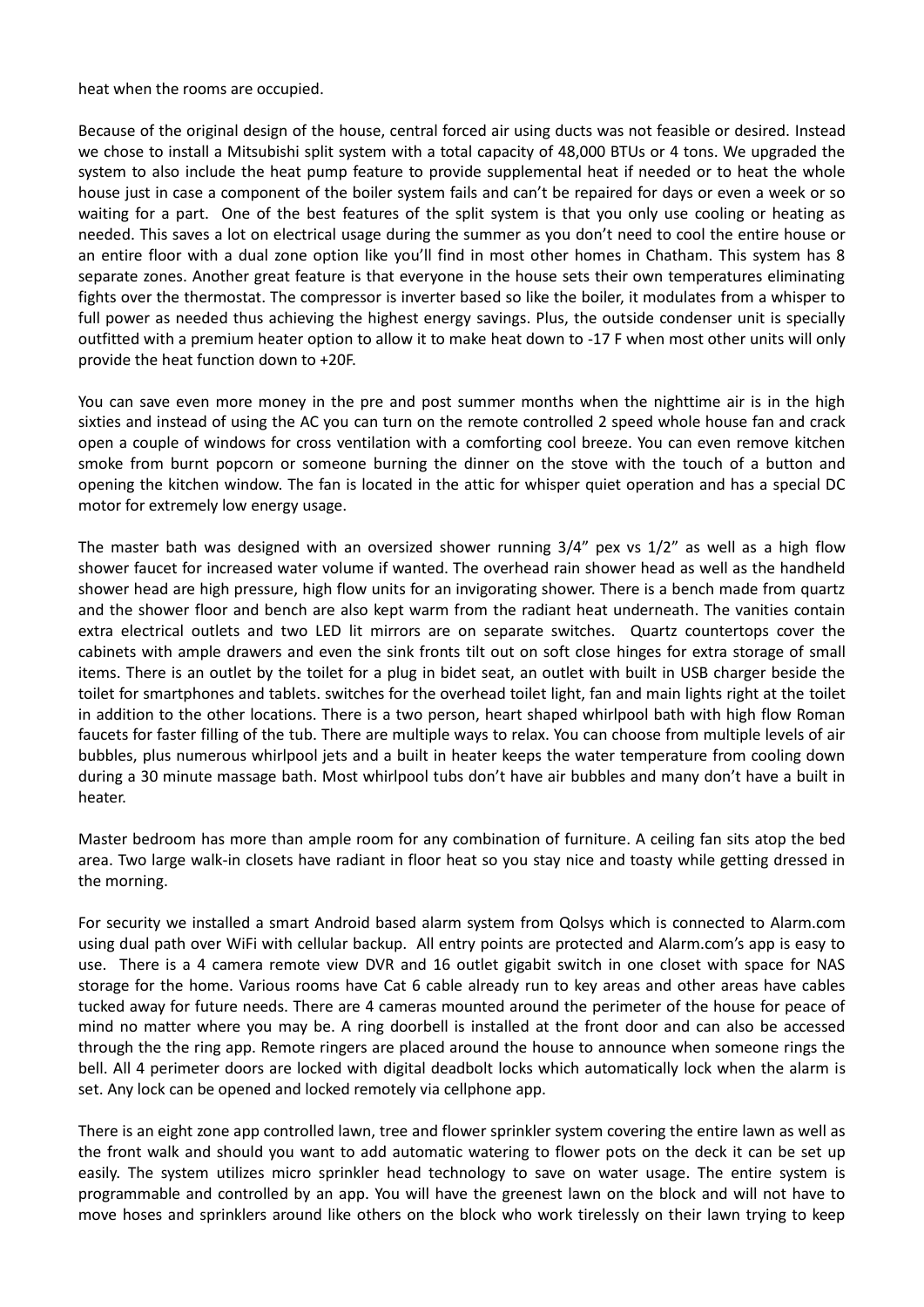## them green.

The entire house is protected by a whole house natural gas 17KW backup generator. If you think that a generator is not really necessary consider this. All the high tech stuff in the world does you no good without power and in the 5 years since the unit has been installed it's backed up over 175 hours of power outages from just about every wind storm to hurricane we've been hit with. It has saved us thousands in spoiled food, hotel rooms, burst frozen pipes due to no heat for days (just ask our neighbors who lost most of their food, had to move into a hotel and pay for water damage due to burst pipes). You will never be without power. When an outage occurs just count to 20 and your power is restored. All systems in the house can be used even with the AC system running all units. Nothing changes. Peace of mind. You will never miss a meeting at work because you couldn't take a shower either if the power is lost.

The apartment on the first floor has a paved walkway direct from the street with an accessible ramp to a separate entrance. The spacious apartment is ADA compliant with a kitchenette, full size refrigerator with freezer, pantry closets, bedroom, spacious walk-in closet, accessible (easily convertible) roll-in shower with flip up bench and handheld shower head. Plus a washer and dryer. A door from the bedroom leads to the deck. This apartment can be set up as an In-Law suite, mother/daughter, Au Pair or rented out or listed on Air BNB. Rental rates for comparable apartments in Chatham go for \$1500 to \$1800 a month. Ca-Ching!

The newly renovated and expanded kitchen/dining room has radiant heat in the entire floor with oak stained stairs to the new basement. Three full height pantry closets plus extra cabinets assure that you will not be lacking for storage. Spacious island has electrical outlets on each side for smart device charging and appliances. Automatic sensor faucet is touchless and has a spray head with hose. Half horsepower Food disposal unit reduces food being thrown out in the garbage. Beautiful granite countertops cover all the floor cabinets and island.

The water in this area is not the best quality for multiple reasons. Twice yearly they upset the pipes doing routine maintenance which releases scale and sediment into the water which makes its way into all the homes. The sediment destroys toilet fill valves, washing machine fill valves, dishwasher fill valves, sink, tub and shower faucets. The chemicals used to disinfect the water contain high levels of chlorine and still contain bacteria. The mineral content makes the water hard, staining appliances and fixtures. We have installed a multi faceted whole house water filtration and softening system which addresses all of the above. The main supply is filtered with a 20" woven sediment pre filter then thru a 20" 5 micron high flow filter to all fixtures throughout the house. No clogged valves or appliance repair bills due to sediment ever. Next a whole house 55" non sodium based water softening system softens the water without salt. No increased sodium in your diet. Softer hair and your soap will lather nicely without that overly soft water in hotels that just won't rinse off no matter how long you rinse. Next, we have a 6 stage reverse osmosis 100 gallon per day system with an ultra violet sanitizer and an oversized 14 gallon storage tank feeding the two kitchen sinks and the main kitchen refrigerator. Oversized 3/8ths inch tubing and faucets are used and the water flow is incredibly fast when filling glasses and bottles. And the water quality? Most people have never experienced water this good. Way better than bottled and you never have to lug cases of water home from Costco. No plastic filling our landfills too. Your guests will comment about how good the water is and your pets will live longer. How about you?

Open hearth fireplaces are huge energy wasters. Even with doors. They literally suck the heated air out of your house up the chimney and provide some warmth but are mostly for ambiance. We chose to remove the drafty fireplace doors and install a natural gas sealed fireplace. This is a system which is totally sealed from the living room with clear tempered glass. The air that's burned is brought down the chimney thru a tube and the burned fumes are exhausted thru a second tube up to the chimney cap. No air is drawn from the house and the fireplace insert produces five levels of flames for up to 35,000 btu of heat back into the living room. A remote control allows you to adjust flame height, built in fan to increase air flow into the room and turn unit on and off. Authentic looking logs with glowing embers mimic a real fireplace for that fireplace charm. The only thing missing is the crackling of the fireplace and the smell of burnt logs. For that we ask Alexa to play fireplace sounds and burn some hickory incense and you can't tell the difference. Oh, and another thing missing is the constant cleaning and dumping of ashes from the fireplace and buying cords of wood and storing logs on the property which attracts termites. Oh, the joys of a gas insert.